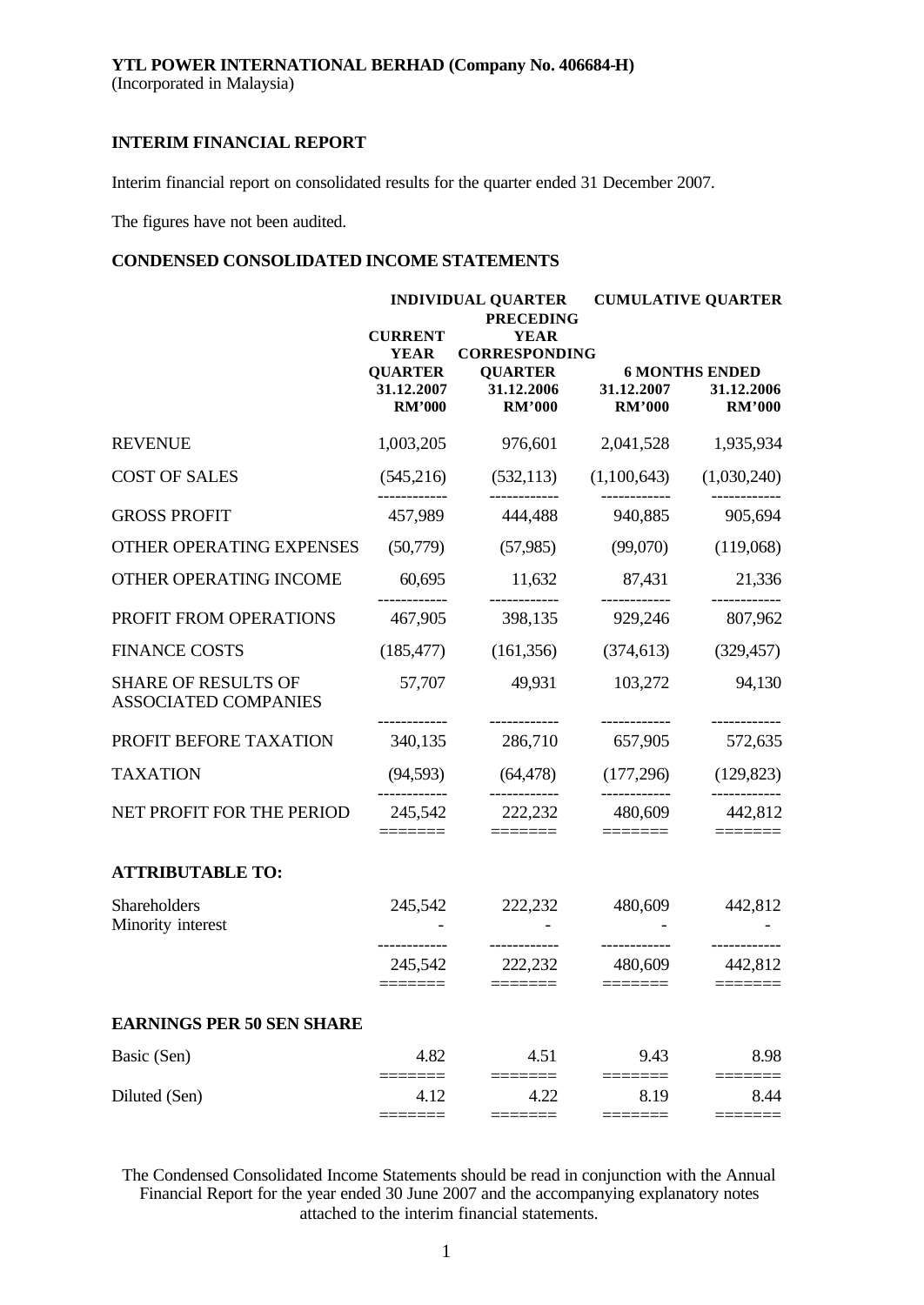## **CONDENSED CONSOLIDATED BALANCE SHEET**

|                                                                                         | <b>UNAUDITED</b><br>As at<br>31.12.2007<br><b>RM'000</b> | <b>AUDITED</b><br>As at<br>30.06.2007<br><b>RM'000</b> |
|-----------------------------------------------------------------------------------------|----------------------------------------------------------|--------------------------------------------------------|
| <b>ASSETS</b>                                                                           |                                                          |                                                        |
| <b>Non-Current Assets</b>                                                               |                                                          |                                                        |
| Property, Plant and Equipment                                                           | 14,622,578                                               | 14,882,278                                             |
| Prepaid Lease Payments                                                                  | 3,322                                                    | 3,473                                                  |
| <b>Intangible Assets</b>                                                                | 441,333                                                  | 441,333                                                |
| <b>Investment in Associated Companies</b>                                               | 877,198                                                  | 863,140                                                |
| Investments                                                                             | 664,851                                                  | 668,284                                                |
| Development Expenditure                                                                 | 11,931                                                   | $\boldsymbol{0}$                                       |
|                                                                                         | 16,621,213                                               | 16,858,508                                             |
| <b>Current Assets</b>                                                                   |                                                          |                                                        |
| Inventories                                                                             | 148,853                                                  | 160,850                                                |
| Receivable, Deposits and Prepayment                                                     | 873,469                                                  | 909,200                                                |
| <b>Short Term Investments</b>                                                           | 45,182                                                   | 44,507                                                 |
| Deposits, Cash and Bank Balances                                                        | 7,637,590                                                | 6,029,825                                              |
|                                                                                         | 8,705,094                                                | 7,144,382                                              |
| <b>TOTAL ASSETS</b>                                                                     | 25,326,307                                               | 24,002,890                                             |
| <b>EQUITY AND LIABILITIES</b>                                                           | ========                                                 |                                                        |
| Share Capital                                                                           | 2,679,233                                                | 2,648,158                                              |
| Reserves                                                                                | 4,093,985                                                | 3,881,747                                              |
| Treasury Shares, at cost                                                                | (532, 288)                                               | (402,762)                                              |
| <b>Equity attributable to Shareholders of the Company</b><br><b>Minority Interest *</b> | 6,240,930                                                | 6,127,143                                              |
| <b>TOTAL EQUITY</b>                                                                     | 6,240,930                                                | 6,127,143                                              |
|                                                                                         |                                                          |                                                        |

\* Minority Interest denotes RM1.

The Condensed Consolidated Balance Sheet should be read in conjunction with the Annual Financial Report for the year ended 30 June 2007 and the accompanying explanatory notes attached to the financial statements.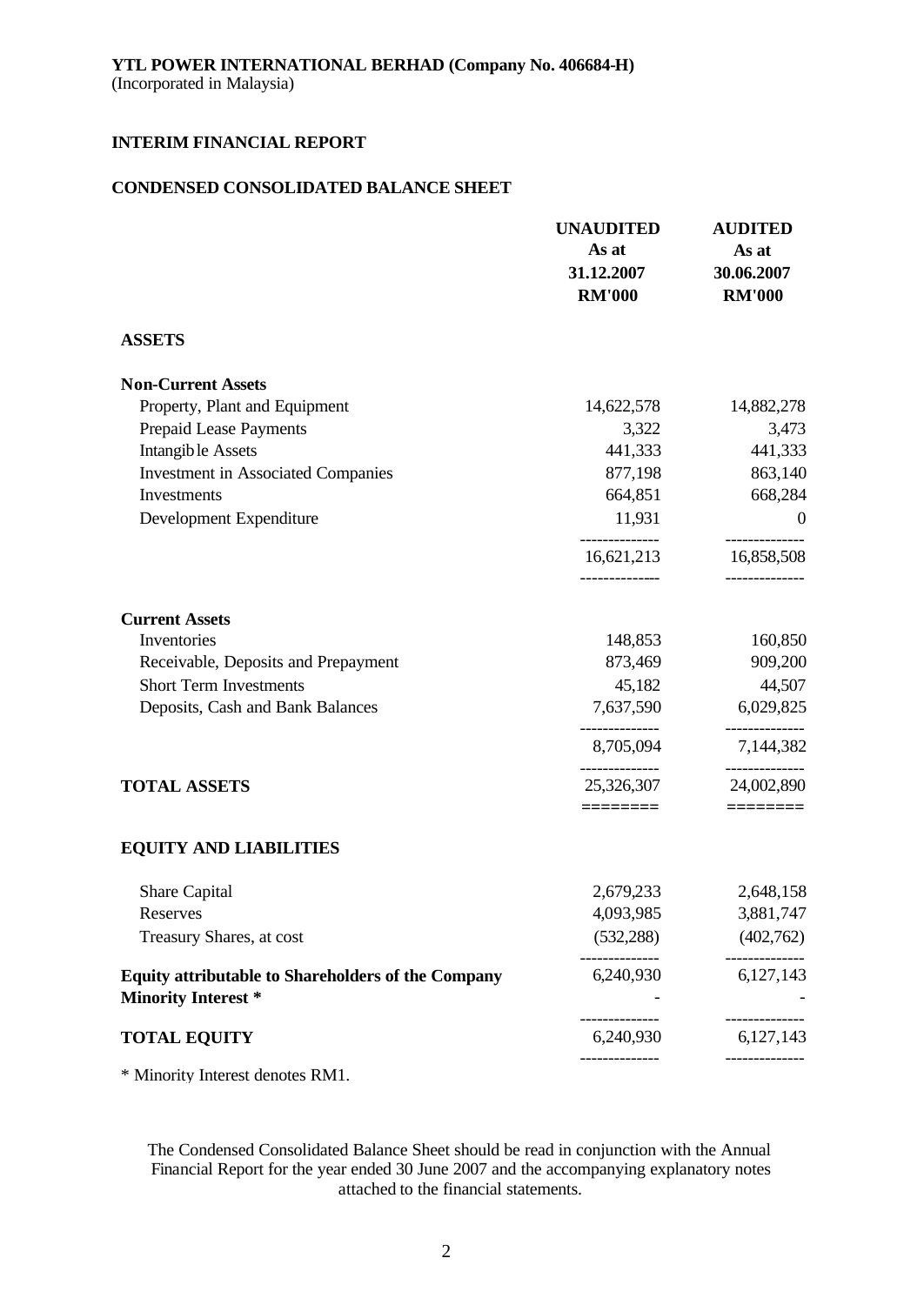## **CONDENSED CONSOLIDATED BALANCE SHEET – Continued**

|                                       | <b>UNAUDITED</b><br>As at<br>31.12.2007<br><b>RM'000</b> | <b>AUDITED</b><br>As at<br>30.06.2007<br><b>RM'000</b> |
|---------------------------------------|----------------------------------------------------------|--------------------------------------------------------|
| <b>LIABILITIES</b>                    |                                                          |                                                        |
| <b>Non-Current Liabilities</b>        |                                                          |                                                        |
| Payables                              | 11,756                                                   | 12,308                                                 |
| Provision for Liabilities and Charges | 338,857                                                  | 382,853                                                |
| <b>Bonds</b>                          | 9,761,695                                                | 9,255,414                                              |
| <b>Borrowings</b>                     | 3,624,002                                                | 3,766,565                                              |
| Deferred Income                       | 138,959                                                  | 147,363                                                |
| Deferred Tax Liabilities              | 2,133,509                                                | 2,214,317                                              |
|                                       | 16,008,778                                               | ----------<br>15,778,820                               |
| <b>Current Liabilities</b>            |                                                          |                                                        |
| Payable s and Accrued Liabilities     | 1,115,779                                                | 986,628                                                |
| Provision for Liabilities and Charges | 21,606                                                   | 28,023                                                 |
| Provision for Taxation                | 135,066                                                  | 49,263                                                 |
| <b>Bonds</b>                          | 125,000                                                  | 125,000                                                |
| <b>Borrowings</b>                     | 1,679,148                                                | 908,013                                                |
|                                       | 3,076,599                                                | 2,096,927                                              |
| <b>TOTAL LIABILITIES</b>              | 19,085,377                                               | 17,875,747                                             |
| <b>TOTAL EQUITY AND LIABILITIES</b>   | 25,326,307                                               | -----------<br>24,002,890                              |
|                                       | ========                                                 | $=$ =======                                            |
| Net Assets Per 50 Sen Share (RM)      | 1.22                                                     | 1.20                                                   |
|                                       |                                                          | ===                                                    |

The Condensed Consolidated Balance Sheet should be read in conjunction with the Annual Financial Report for the year ended 30 June 2007 and the accompanying explanatory notes attached to the financial statements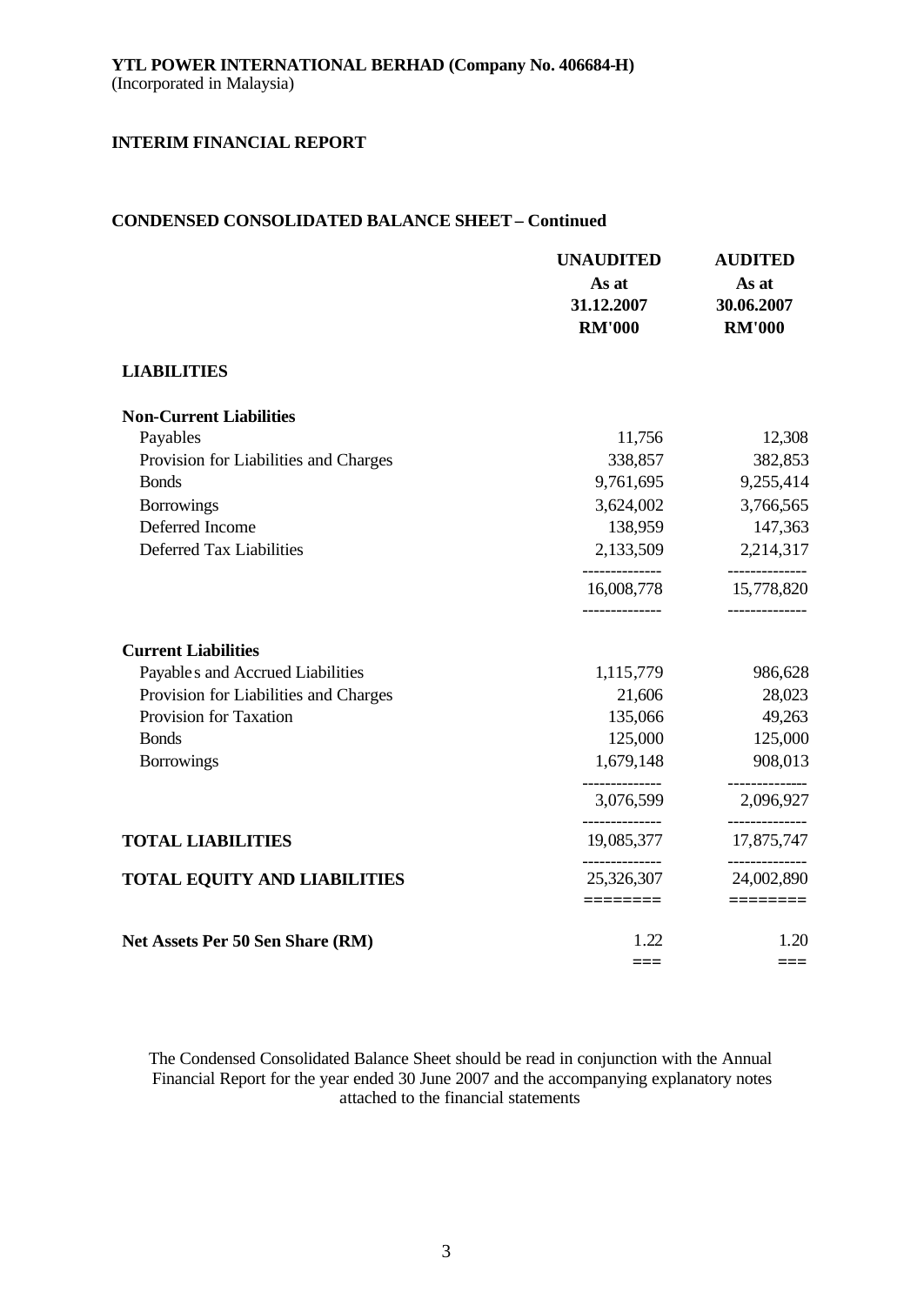## **YTL POWER INTERNATIONAL BERHAD (Company No. 406684-H)**

(Incorporated in Malaysia)

## **INTERIM FINANCIAL REPORT**

## **CONDENSED CONSOLIDATED STATEMENT OF CHANGES IN EQUITY FOR THE FINANCIAL PERIOD ENDED 31 DECEMBER 2007**

|                                                     | ---------------------- Attributable to Equity Holders of the Parent --------------------- |                                          |                                                       |                                                   |                                              |                               |                                                     |                                         |
|-----------------------------------------------------|-------------------------------------------------------------------------------------------|------------------------------------------|-------------------------------------------------------|---------------------------------------------------|----------------------------------------------|-------------------------------|-----------------------------------------------------|-----------------------------------------|
|                                                     | <b>Share</b><br>Capital<br><b>RM'000</b>                                                  | <b>Share</b><br>Premium<br><b>RM'000</b> | Merger<br>& Other<br><b>Reserves</b><br><b>RM'000</b> | <b>Treasury</b><br><b>Shares</b><br><b>RM'000</b> | Retained<br><b>Earnings</b><br><b>RM'000</b> | <b>Total</b><br><b>RM'000</b> | <b>Minority</b><br><b>Interest</b><br><b>RM'000</b> | <b>Total</b><br>Equity<br><b>RM'000</b> |
| At 1 July 2007                                      | 2,648,158                                                                                 | 1,944,120                                | (2,089,013)                                           | (402,763)                                         | 4,026,641                                    | 6,127,143                     | $\overline{\phantom{a}}$                            | 6,127,143                               |
| Currency translation difference                     |                                                                                           | $\overline{\phantom{a}}$                 | (149, 727)                                            |                                                   |                                              | (149, 727)                    | $\overline{\phantom{a}}$                            | (149, 727)                              |
| Net profit for the period                           |                                                                                           |                                          |                                                       |                                                   | 480,609                                      | 480,609                       |                                                     | 480,609                                 |
| Total recognised income and expenses for the period |                                                                                           | $\overline{\phantom{a}}$                 | (149, 727)                                            |                                                   | 480,609                                      | 330,882                       |                                                     | 330,882                                 |
| Shares repurchased                                  |                                                                                           |                                          | $\sim$                                                | (129, 525)                                        |                                              | (129, 525)                    | $\overline{\phantom{a}}$                            | (129, 525)                              |
| Issue of share capital                              | 12,551                                                                                    | 22,220                                   |                                                       |                                                   |                                              | 34,771                        | $\overline{\phantom{a}}$                            | 34,771                                  |
| Dividend paid – Financial year ended 30 June 2007   |                                                                                           |                                          |                                                       | $\sim$                                            | (186, 895)                                   | (186, 895)                    | $\overline{\phantom{a}}$                            | (186, 895)                              |
| Conversion of bonds                                 | 18,524                                                                                    | 52,600                                   |                                                       |                                                   | $\overline{\phantom{a}}$                     | 71,124                        | $\overline{\phantom{a}}$                            | 71,124                                  |
| Equity component of exchangeable bond               |                                                                                           | $\overline{\phantom{a}}$                 | (7,177)                                               |                                                   | $\sim$                                       | (7,177)                       |                                                     | (7,177)                                 |
| Share options granted                               |                                                                                           |                                          | 607                                                   |                                                   |                                              | 607                           |                                                     | 607                                     |
| At 31 December 2007                                 | 2,679,233<br>=======                                                                      | 2.018.940<br>--------                    | (2,245,310)<br>:=======                               | (532.288)<br>=======                              | 4.320.355<br>--------                        | 6,240,930<br>--------         |                                                     | 6,240,930<br>=======                    |

The Condensed Consolidated Statement of Changes in Equity should be read in conjunction with the Annual Financial Report for the year ended 30 June 2007 and accompanying explanatory notes attached to the interim financial statements.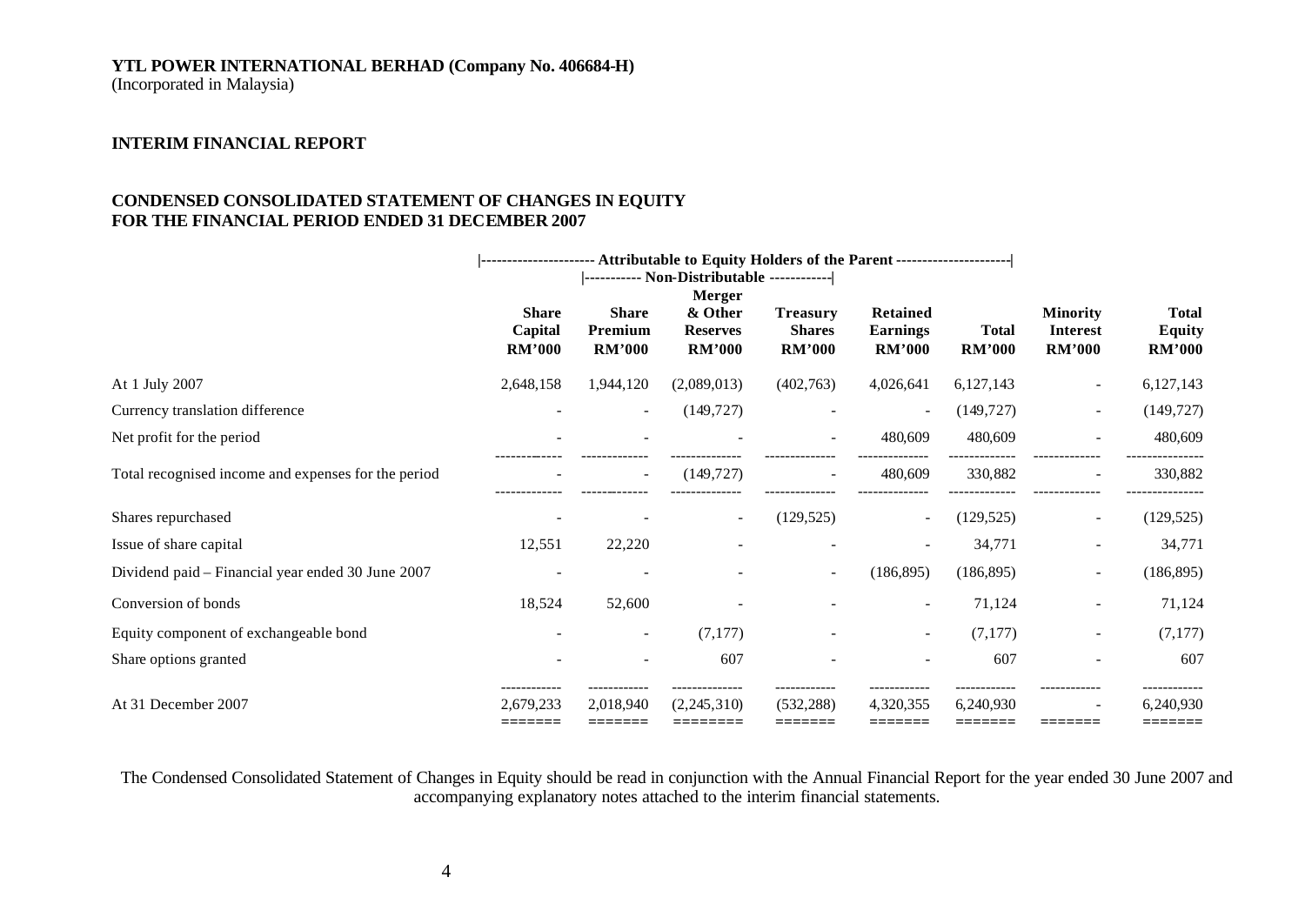# **YTL POWER INTERNATIONAL BERHAD (Company No. 406684-H)**

(Incorporated in Malaysia)

## **INTERIM FINANCIAL REPORT**

## **CONDENSED CONSOLIDATED STATEMENT OF CHANGES IN EQUITY-continued FOR THE FINANCIAL PERIOD ENDED 31 DECEMBER 2006**

|                                                     |                |                          | ---------------------- Attributable to Equity Holders of the Parent --------------------- |                          |                          |               |                          |               |
|-----------------------------------------------------|----------------|--------------------------|-------------------------------------------------------------------------------------------|--------------------------|--------------------------|---------------|--------------------------|---------------|
|                                                     |                |                          | ----------- Non-Distributable ------------                                                |                          |                          |               |                          |               |
|                                                     |                |                          | <b>Merger</b>                                                                             |                          |                          |               |                          |               |
|                                                     | <b>Share</b>   | <b>Share</b>             | & Other                                                                                   | <b>Treasury</b>          | <b>Retained</b>          |               | <b>Minority</b>          | <b>Total</b>  |
|                                                     | Capital        | Premium                  | <b>Reserves</b>                                                                           | <b>Shares</b>            | <b>Earnings</b>          | <b>Total</b>  | Interest                 | <b>Equity</b> |
|                                                     | <b>RM'000</b>  | <b>RM'000</b>            | <b>RM'000</b>                                                                             | <b>RM'000</b>            | <b>RM'000</b>            | <b>RM'000</b> | <b>RM'000</b>            | <b>RM'000</b> |
| At 1 July 2006                                      | 2,581,535      | 2,211,391                | (2,116,309)                                                                               | (469, 567)               | 3,521,907                | 5,728,957     | $\sim$                   | 5,728,957     |
| Currency translation difference                     |                | $\overline{\phantom{a}}$ | 70,704                                                                                    |                          |                          | 70,704        | $\overline{a}$           | 70,704        |
| Net profit for the period                           |                | $\overline{\phantom{a}}$ |                                                                                           | $\sim$                   | 442,812                  | 442,812       | $\sim$                   | 442,812       |
| Total recognised income and expenses for the period |                | $\overline{\phantom{a}}$ | 70,704                                                                                    | $\overline{\phantom{a}}$ | 442,812                  | 513,516       | $\sim$                   | 513,516       |
| Shares repurchased                                  |                |                          |                                                                                           | (142, 416)               |                          | (142, 416)    | $\overline{\phantom{a}}$ | (142, 416)    |
|                                                     |                |                          |                                                                                           |                          |                          |               |                          |               |
| Issue of share capital                              | 57,523         | 106,723                  |                                                                                           |                          | $\overline{\phantom{a}}$ | 164,246       | $\overline{\phantom{a}}$ | 164,246       |
| At 31 December 2006                                 | .<br>2,639,058 | 2,318,114                | (2,045,605)                                                                               | (611,983)                | 3,964,719                | 6,264,303     | $\sim$                   | 6,264,303     |
|                                                     | --------       | --------                 |                                                                                           |                          | _______                  | --------      | --------                 | =======       |

The Condensed Consolidated Statement of Changes in Equity should be read in conjunction with the Annual Financial Report for the year ended 30 June 2007 and the accompanying explanatory notes attached to the interim financial statements.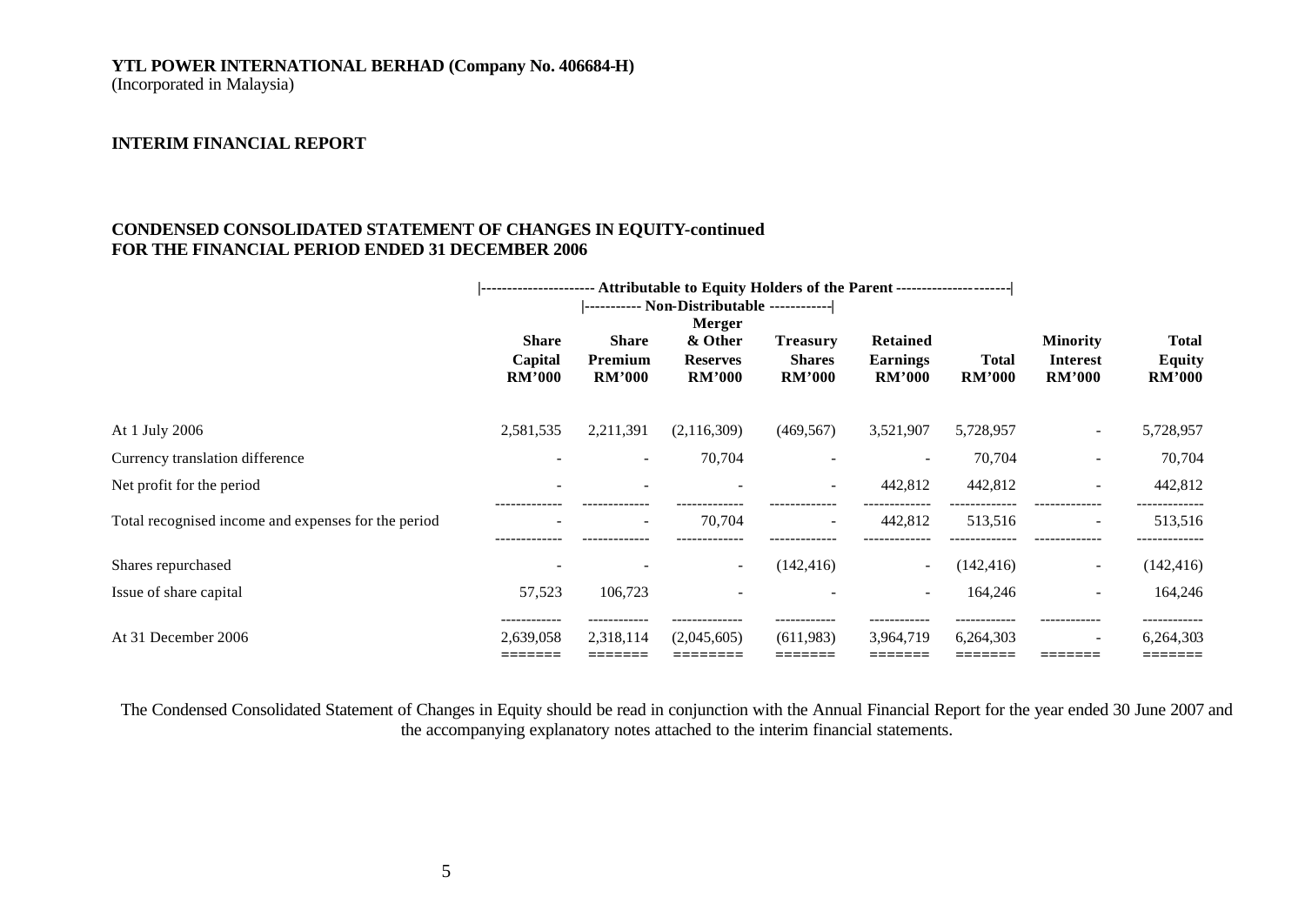## **CONDENSED CONSOLIDATED CASH FLOW STATEMENT FOR THE FINANCIAL PERIOD ENDED 31 DECEMBER 2007**

|                                                                                                   | <b>CURRENT</b><br>YEAR-TO-DATE<br>31.12.2007<br><b>RM'000</b> | <b>PRECEDING</b><br><b>YEAR</b><br><b>CORRESPONDING</b><br><b>PERIOD</b><br>31.12.2006<br><b>RM'000</b> |
|---------------------------------------------------------------------------------------------------|---------------------------------------------------------------|---------------------------------------------------------------------------------------------------------|
| Net cash generated from operating activities                                                      | 759,863                                                       | 704,175                                                                                                 |
| Net cash used in investing activities                                                             | (425,011)                                                     | (222, 462)                                                                                              |
| Net cash generated from/ (used in) financing activities                                           | 1,270,862                                                     | 1,010,546                                                                                               |
| Net increase in cash and cash equivalents<br>Cash and cash equivalents at beginning of the period | 1,605,714<br>6,013,224                                        | 1,492,259<br>4,676,223                                                                                  |
| Cash and cash equivalents at end of the period [Note a]                                           | 7,618,938                                                     | 6,168,482                                                                                               |

### *[Note a]*

Cash and cash equivalents at the end of the period comprise:

|                                                                         | <b>RM'000</b> | <b>RM'000</b> |
|-------------------------------------------------------------------------|---------------|---------------|
| Fixed deposits                                                          | 7,619,218     | 6,218,866     |
| Cash and bank balances                                                  | 18,372        | 16,845        |
| Bank overdrafts<br>(included within short term borrowings in [Note B9]) | (18,652)      | (67,229)      |
|                                                                         | 7,618,938     | 6,168,482     |
|                                                                         |               |               |

The Condensed Consolidated Cash Flow Statement should be read in conjunction with the Annual Financial Report for the year ended 30 June 2007 and the accompanying explanatory notes attached to the interim financial statements.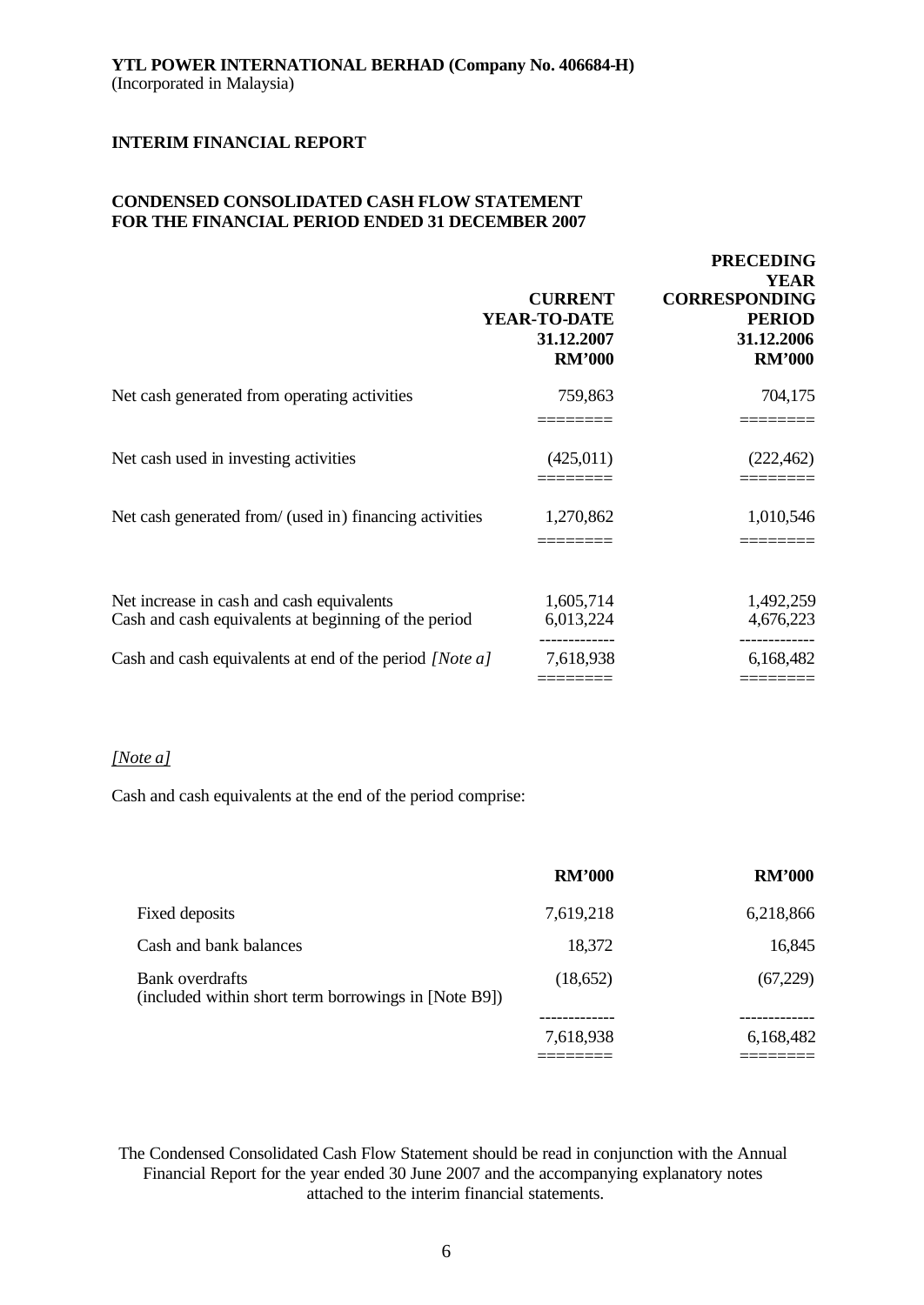## **PART A – EXPLANATORY NOTES PURSUANT TO FRS 134**

The Condensed Financial Statements should be read in conjunction with the audited annual financial statements of the Group for the year ended 30 June 2007.

### **A1. Accounting Policies and Methods of Computation**

The interim financial report is unaudited and has been prepared in accordance with Financial Reporting Standard ("FRS") 134: "Interim Financial Reporting" and Chapter 9, part K of the Listing Requirements of the Bursa Malaysia Securities Berhad.

The accounting policies and methods of computation adopted by the Group in the interim financial statements are consistent with those adopted in the latest audited annual financia l statements except for the adoption of the following new/revised FRSs, which are relevant to its operations, effective for financial period beginning 1 July 2007:

| <b>FRS 107</b> | <b>Cash Flow Statements</b>                                                                                                                                               |
|----------------|---------------------------------------------------------------------------------------------------------------------------------------------------------------------------|
| FRS 112        | <b>Income Taxes</b>                                                                                                                                                       |
| <b>FRS 117</b> | Leases                                                                                                                                                                    |
| FRS 118        | Revenue                                                                                                                                                                   |
| <b>FRS 119</b> | <b>Employee Benefits</b>                                                                                                                                                  |
| <b>FRS 120</b> | Accounting for Government Grants and Disclosure of Government Assistance                                                                                                  |
| <b>FRS</b> 124 | Related Party Disclosure (The disclosure requirements under FRS124 will be<br>presented in the annual financial statements for the financial year ending 30 June<br>2008) |
| <b>FRS</b> 126 | Accounting and Reporting by Retirement Benefit Plans                                                                                                                      |
| FRS 134        | <b>Interim Financial Reporting</b>                                                                                                                                        |
| <b>FRS 137</b> | Provisions, Contingent Liabilities and Contingent Assets                                                                                                                  |
|                |                                                                                                                                                                           |

The adoption of the above FRSs does not have significant financial impact on the Group other than the effects of FRS 117.

#### **FRS 117: Leases**

Prior to the adoption of the revised FRS 117, leasehold land was classified as property, plant and equipment and was stated at cost less accumulated depreciation and impairment loss. With the revised FRS 117, the unamortised carrying amounts of leasehold land are now classified as prepaid lease payments and amortised over the period of its remaining lease term. The reclassification of leasehold land as prepaid lease payments has been accounted for retrospectively and the comparatives in the balance sheet have been restated.

The effects on the comparatives to the Group on adoption of FRS 117 are as follows:

|                                                                                 | As previously   | <b>Effect</b> of | As                  |
|---------------------------------------------------------------------------------|-----------------|------------------|---------------------|
|                                                                                 | <b>Reported</b> | changes          | reported            |
|                                                                                 | <b>RM'000</b>   | <b>RM'000</b>    | <b>RM'000</b>       |
| <b>30 June 2007</b><br>Property, plant and equipments<br>Prepaid lease payments | 14,885,751      | (3,473)<br>3,473 | 14,882,278<br>3,473 |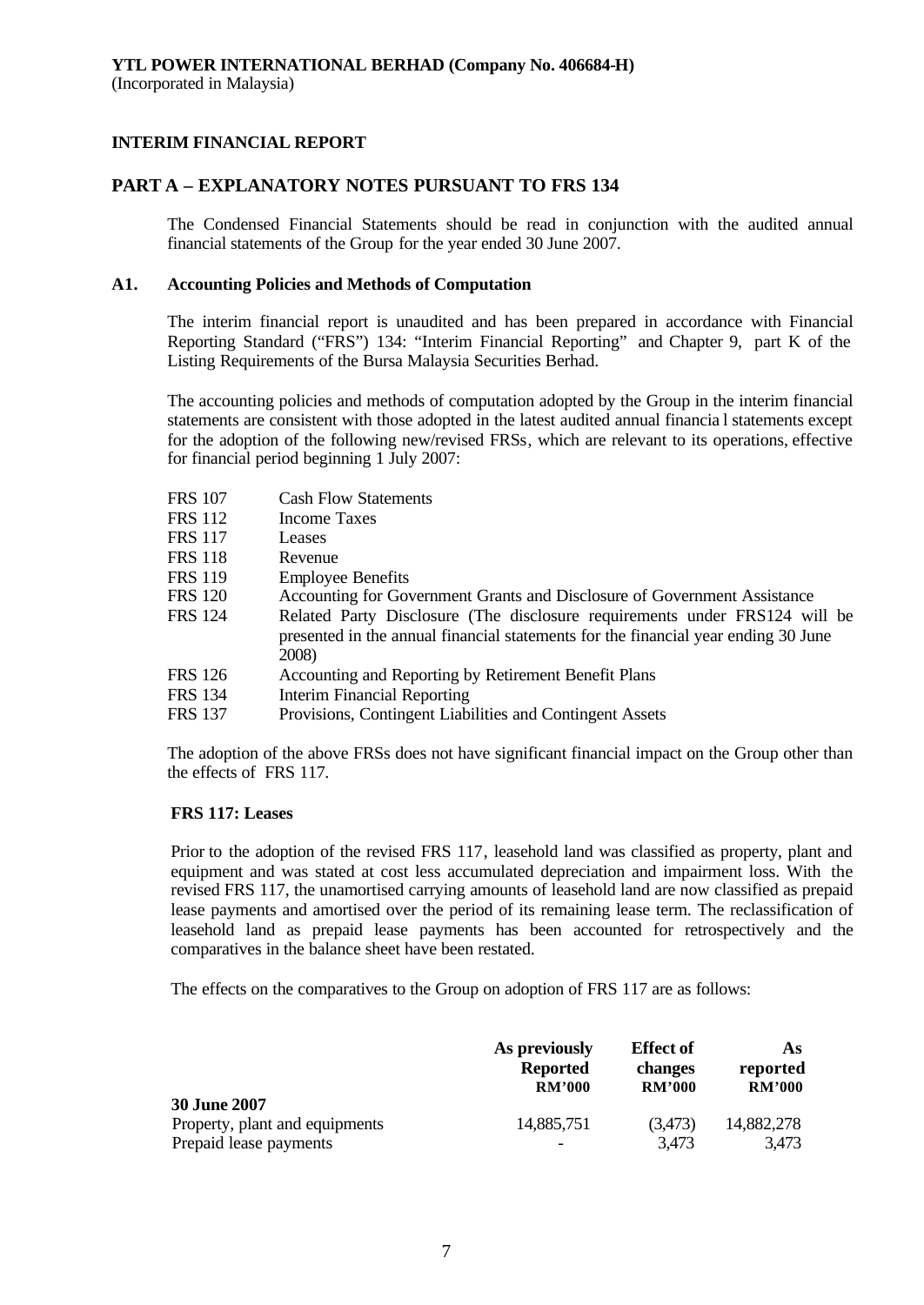## **Notes – continued**

## **A2. Seasonality or Cyclicality of Operations**

The business operations of the Group are not materially affected by any seasonal or cyclical factor.

### **A3. Exceptional or Unusual Items**

During the current financial quarter, there was no item of an exceptional or unusual nature that affects the assets, liabilities, equity, net income or cash flows of the Group.

## **A4. Changes in Estimates of Amounts Reported**

There was no change to estimate of amount reported in prior interim periods and prior financial years.

## **A5. Changes in Debt and Equity Securities**

The number of ordinary shares issued during the current financial quarter and financial year to date pursuant to the conversion of Zero Coupon Exchangeable Guaranteed Bonds issued by a subsidiary company were 25,533,594 and 37,048,744 respectively.

During the current financial quarter and financial year to date, 18,741,530 ordinary shares and 21,923,130 ordinary shares were issued pursuant to the exercise of warrants at a weighted average exercise price of RM 1.39 per share.

During the current financial quarter and financial year to date, 3,104,750 ordinary shares and 3,178,750 ordinary shares were issued respectively pursuant to the exercise of employees' share options granted under the Company's Employees Share Option Scheme (ESOS) at a weighted average exercise price of RM 1.35 per share.

A total of 16,268,700 ordinary shares and 53,218,800 ordinary shares were repurchased from the open market for a total consideration of RM42,190,165 and RM129,525,455 respectively for the current financial quarter and financial year to date. The share buy-back transactions were financed by internally generated funds. The shares purchased are being held as treasury shares. As at 31 December 2007, the number of treasury shares held were 243,273,675 ordinary shares.

A total of 204,916,239 treasury shares were distributed as share dividend on 7 January 2008 to the shareholders on the basis of one (1) treasury share for every twenty five (25) ordinary shares held on 24 December 2007.

On 25 September 2007, the Company issued RM370.0 million Medium Term Notes at a coupon rate of 3.841% per annum. The net proceed of the issuance is currently placed under Fixed Deposits with licensed financial institutions pending investments in utilities assets.

On 28 September 2007 a subsidiary company Wessex Water Services Finance Plc issued GBP150.0 million index linked bonds at an interest rate of 1.5% plus inflation repayable in July 2058. The net proceed of the issuance will be used to finance capital expenditure.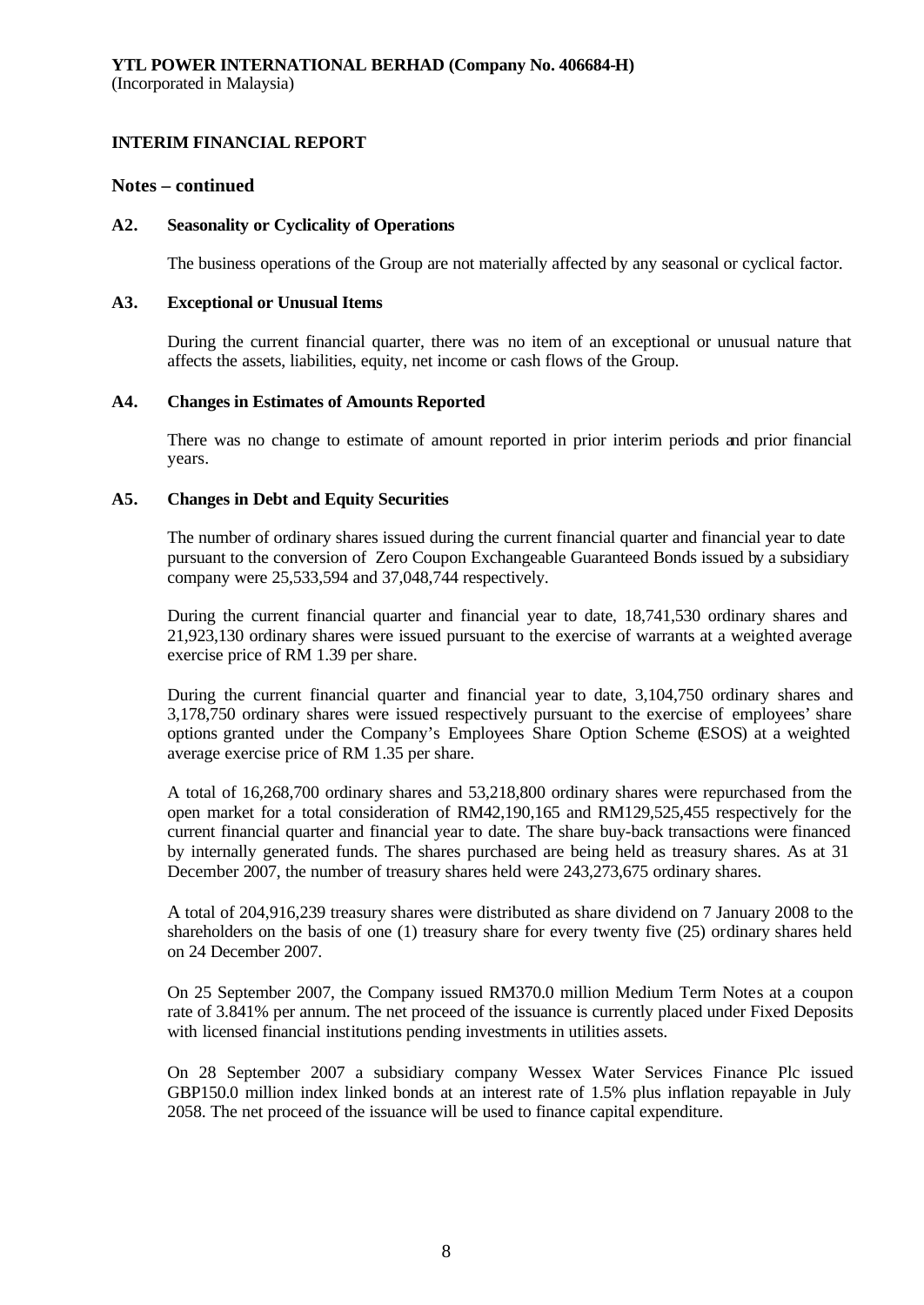## **Notes – continued**

On 1 October 2007, the Company issued RM380.0 million Medium Term Notes at a coupon rate of 3.9% per annum. The net proceed of the issuance is currently placed under Fixed Deposits with licensed financial institutions pending investments in utilities assets.

The outstanding debts are as disclosed in Note B9.

### **A6. Dividend Paid**

A final dividend of 10% gross less income tax of 27% amounting to RM186,894,674 in respect of the financial year ended 30 June 2007 was paid during the current financial quarter.

### **A7. Segment Reporting**

The Group is organised on a world wide basis into three main business segments namely investment holding, power generation and water & sewerage.

Segment reporting for period ended 31 December 2007:

|                                                        | <b>Investment</b><br><b>Holding</b><br><b>RM'000</b> | <b>Power</b><br>Generation<br><b>RM'000</b> | Water &<br><b>Sewerage</b><br><b>RM'000</b> | Group<br><b>RM'000</b> |
|--------------------------------------------------------|------------------------------------------------------|---------------------------------------------|---------------------------------------------|------------------------|
| <b>Revenue</b>                                         | 136,087                                              |                                             | 567,404 1,338,037 2,041,528                 |                        |
| <b>Results</b><br>Segment result<br>Unallocated income | 57,762                                               | 261,061                                     | 610,423                                     | 929,246                |
| Profit from operations                                 |                                                      |                                             |                                             | 929,246                |
| Finance cost                                           |                                                      |                                             |                                             | (374, 613)             |
| Share of results of associated companies               | $\overline{\phantom{a}}$                             | 103,272                                     |                                             | 103,272                |
| Profit from ordinary activities before tax             |                                                      |                                             |                                             | 657,905                |
| Taxation                                               |                                                      |                                             |                                             | (177, 296)             |
| Profit from ordinary activities after tax              |                                                      |                                             |                                             | 480,609                |
|                                                        |                                                      |                                             |                                             |                        |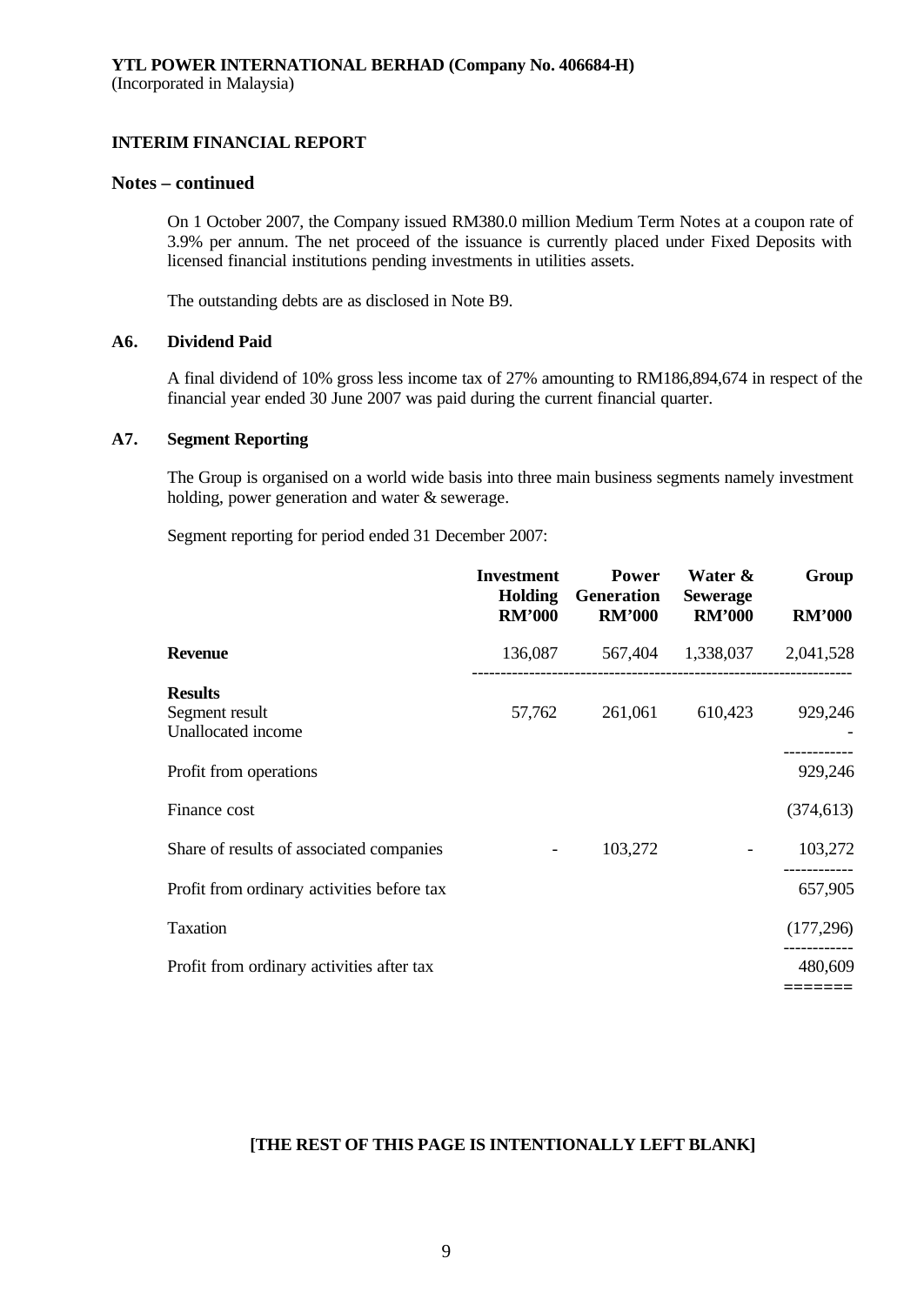### **Notes - continued**

Segment Reporting for period ended 31 December 2006:

|                                                        | <b>Investment</b><br>Holding<br><b>RM'000</b> | <b>Power</b><br><b>Generation</b><br><b>RM'000</b> | Water &<br><b>Sewerage</b><br><b>RM'000</b> | Group<br><b>RM'000</b> |
|--------------------------------------------------------|-----------------------------------------------|----------------------------------------------------|---------------------------------------------|------------------------|
| <b>Revenue</b>                                         |                                               | 106,450 576,159 1,253,325 1,935,934                |                                             |                        |
| <b>Results</b><br>Segment result<br>Unallocated income | 20,575                                        | 244,460                                            | 542,927                                     | 807,962                |
| Profit from operations                                 |                                               |                                                    |                                             | 807,962                |
| Finance cost                                           |                                               |                                                    |                                             | (329, 457)             |
| Share of results of associated companies               |                                               | 94,130                                             |                                             | 94,130                 |
| Profit from ordinary activities before tax             |                                               |                                                    |                                             | 572,635                |
| Taxation                                               |                                               |                                                    |                                             | (129, 823)             |
| Profit from ordinary activities after tax              |                                               |                                                    |                                             | 442,812                |
|                                                        |                                               |                                                    |                                             |                        |

## **A8. Material Events Subsequent to the End of the Interim Period**

There were no material events subsequent to the end of the current financial quarter.

## **A9. Changes in the Composition of the Group**

There was no change in the composition of the Group since the last quarterly report as at 30 June 2007.

## **A10. Changes in Contingent Liabilities**

There were no material changes in the contingent liabilities of the Group since last annual balance sheet as at 30 June 2007.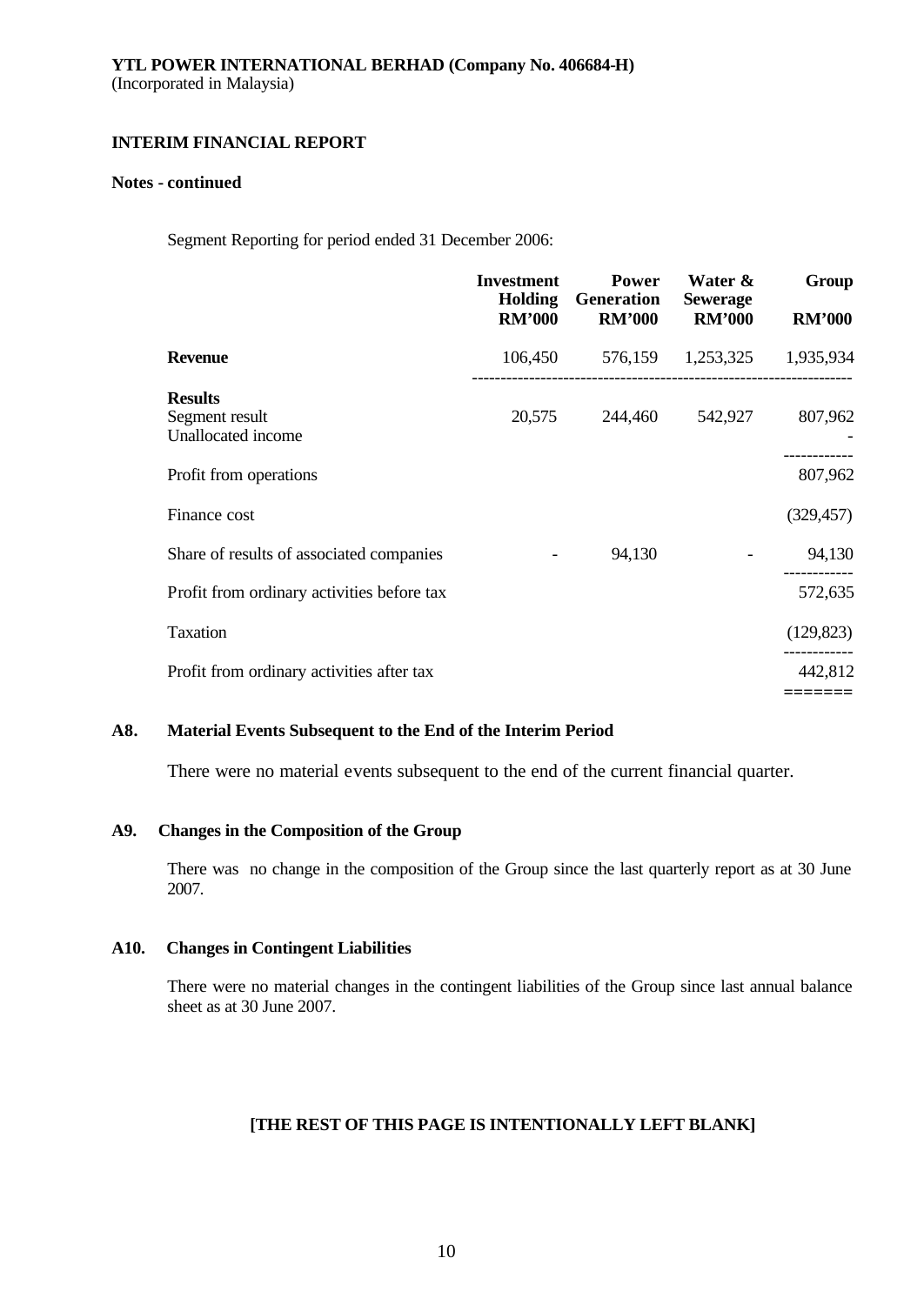## **PART B – EXPLANATORY NOTES PURSUANT TO APPENDIX 9B OF THE LISTING REQUIREMENTS OF BURSA MALAYSIA SECURITIES BERHAD**

## **B1. Review of the Results**

Group revenue increased to RM1,003.2 million for the current quarter ended 31 December 2007 from RM976.6 million in the preceding year corresponding quarter ended 31 December 2006. This represents an increase of RM26.6 million or 2.7% over the preceding year corresponding quarter ended 31 December 2006. The Group profit before taxation and profit after taxation increased by 18.6% and 10.5% to RM340.1 million and RM245.5 million respectively in the current quarter ended 31 December 2007 as compared to the preceding year corresponding quarter ended 3 December 2006. The increase was principally due to better performance recorded in all business segments of the Group.

### **B2. Comparison with Preceding Quarter**

|                                     | <b>Current</b><br><b>Quarter</b><br>31.12.2007<br><b>RM'000</b> | <b>Preceding</b><br><b>Quarter</b><br>30.09.2007<br><b>RM'000</b> |
|-------------------------------------|-----------------------------------------------------------------|-------------------------------------------------------------------|
| Revenue                             | 1,003,205                                                       | 1,038,323                                                         |
| Consolidated Profit before taxation | 340,135                                                         | 317,770                                                           |
| Consolidated Profit after taxation  | 245,542                                                         | 235,067                                                           |

### **B3. Prospect**

The Group, after considering its current level of operations and market conditions, is expected to achieve satisfactory performance for the financial year ending 30 June 2008.

## **B4. Profit Forecast**

The Group did not issue any profit forecast during the period.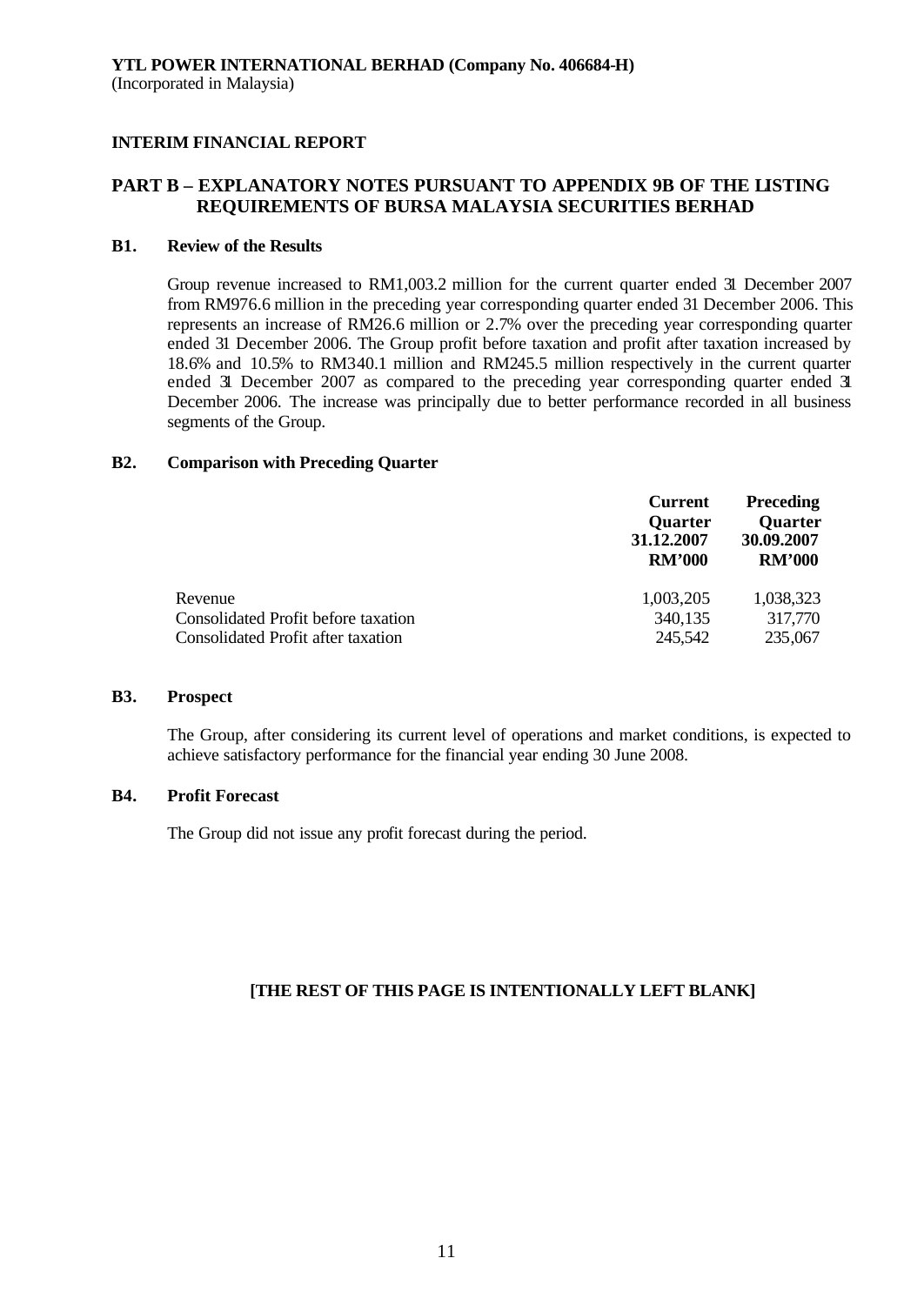### **Notes - continued**

### **B5. Taxation**

|                              | <b>Current</b><br>Year<br><b>Quarter</b><br>31.12.2007<br><b>RM'000</b> | <b>Current</b><br>Year<br><b>To Date</b><br>31.12.2007<br><b>RM'000</b> |
|------------------------------|-------------------------------------------------------------------------|-------------------------------------------------------------------------|
| In respect of current period |                                                                         |                                                                         |
| - Income Tax                 | 90,657                                                                  | 180,993                                                                 |
| - Deferred Tax               | 5,778                                                                   | (548)                                                                   |
| In respect of prior years    |                                                                         |                                                                         |
| - Income Tax                 | (1,842)                                                                 | (3,149)                                                                 |
|                              |                                                                         |                                                                         |
|                              | 94,593                                                                  | 177,296                                                                 |
|                              |                                                                         |                                                                         |

The provision for taxation for the current quarter and current year to date reflect an effective rate higher than the Statutory Income Tax Rate was substantially due to certain expenses not deductible for tax purposes and increased in deferred tax charge of a foreign subsidiary company.

### **B6. Sale of Unquoted Investments and/or Properties**

There was no sale of unquoted investments or properties during the current financial quarter and financial year to date.

### **B7. Quoted Investments**

- a) There was no purchase or sale of quoted investments during the current financial quarter and financial year to date.
- b) The cost, carrying value and the market value of the quoted investments of the Group as at end of the current reporting quarter are:

**RM'000**

|                | KM'000  |
|----------------|---------|
| Cost           | 97,569  |
| Carrying value | 97,569  |
| Market value   | 166,570 |
|                |         |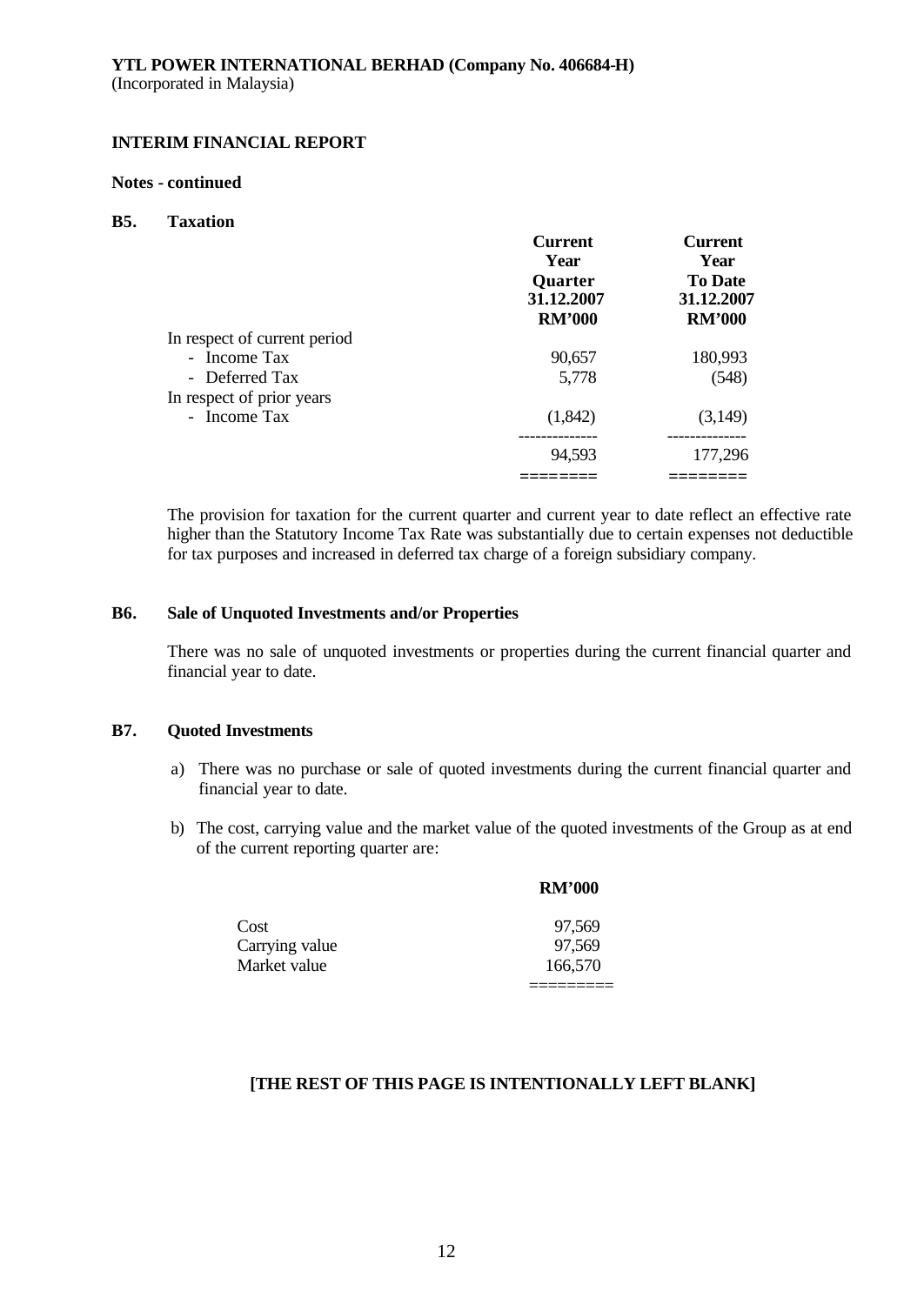### **Notes: - continued**

### **B8. Corporate Proposals**

## a) **Corporate Proposal Announced and Pending Completion**

Save for the following, there were no corporate proposals announced and pending as at the date of this report:-

- i) On 16 November, 2007, the following corporate proposal was announced;-
	- Proposed issue of up to RM2,200,000,000 nominal value of 3.00% redeemable bonds ("Bonds") with up to 2,227,964,871 detachable warrants ("Warrants") on a bought deal basis to primary subscriber(s) ("Proposed Bonds with Warrants"); and
	- Proposed offer for sale by the primary subscriber(s) of up to 2,227,964,871 Warrants to the existing shareholders of YTL Power on a renounceable rights basis of one (1) Warrant for every three (3) existing ordinary shares of RM0.50 each held in YTL Power on an entitlement date and at an offer price to be determined and announced later ("Proposed Offer for Sale").

(hereinafter, the Proposed Bonds with Warrants and Proposed Offer for Sale are collectively referred to as the "Proposals")

Subsequently, on 14 December 2007, a further announcement that the Company proposes to revise the terms of the Bonds and Warrants as set out below was made:-

- (a) The Bonds may be issued at par or a discount to their nominal value, and at 3.00% coupon or such other coupon rate, in each case to be determined nearer to the point of issuance; and
- (b) The offer price for the provisional rights to allotment of the Warrants shall be calculated based on either:-
	- (i) the difference between the nominal value of the Bonds and the discounted value of the Bonds (as agreed between the Company and primary subscriber(s)) divided by the number of the Warrants to be issued; or
	- (ii) market-based principles after taking into account the demand for YTL Power shares and its volatility, as well as working capital requirements of the YTL Power Group.

Approvals have been received from Bank Negara Malaysia, Securities Commission and shareholders of the Company for the Proposals. The Proposals are currently pending implementation.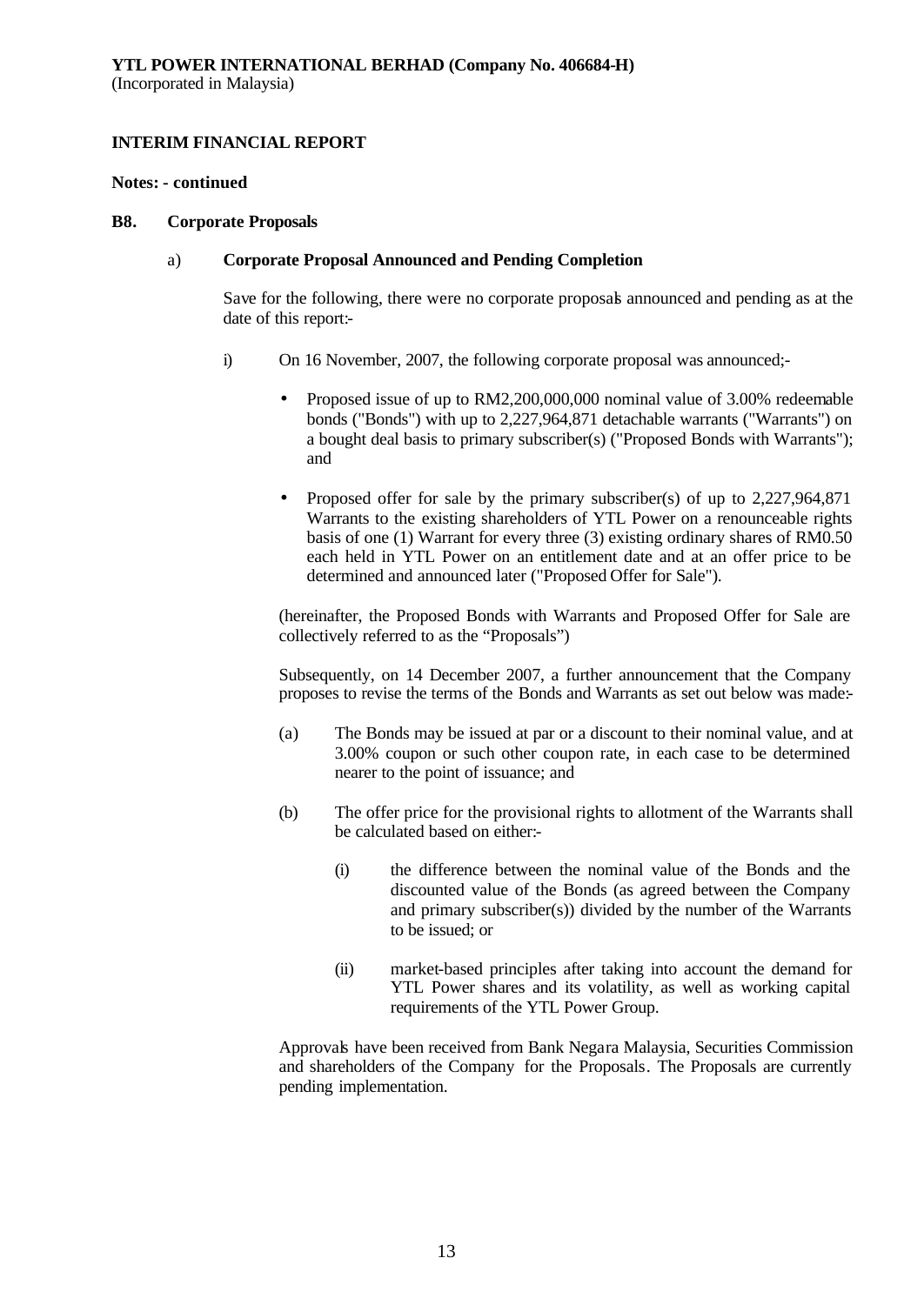### **Notes: - continued**

### b) **Status of Utilisation of Proceeds**

### **USD250 million Guaranteed Exchangeable Bonds Due 2010**

The net proceeds received from the issue of the USD250 million Guaranteed Exchangeable Bond due 2010 is currently placed under fixed deposits pending investment in utilities assets.

### **B9. Group Borrowings and Debt Securities**

The Group's borrowings from financial institutions as at end of the current financial quarter are as follows:

|                      | <b>Short term</b><br><b>RM'000</b> | Long term<br><b>RM'000</b> | <b>Total</b><br><b>RM'000</b> |
|----------------------|------------------------------------|----------------------------|-------------------------------|
| Secured<br>Unsecured | 125,326<br>1,678,822               | 39<br>13,385,658           | 125,365<br>15,064,480         |
|                      | 1,804,148                          | 13,385,697                 | 15,189,845                    |

The borrowings which are denominated in foreign currency are as follows:

| In US Dollar (*000)      | 401,812   |
|--------------------------|-----------|
| In Sterling Pound ('000) | 1,655,272 |
|                          |           |

All borrowings of subsidiary companies are on a non-recourse basis to the Company save and except for the following which is guaranteed by the Company:

a) USD250 million Guaranteed Exchangeable Bonds Due 2010.

## **B10. Off Balance Sheet Financial Instruments**

There were no off balance sheet instruments as at 31 December 2007.

## **B11. Pending Material Litigation**

There was no material litigation pending as at the date of this report.

## **B12. Dividend**

The Board of Directors declared a tax exempt interim dividend of 7.5% for the current financial year ending 30 June 2008 and that the Book Closure and Payment Dates in respect of the aforesaid dividend be 10 March 2008 and 24 March 2008.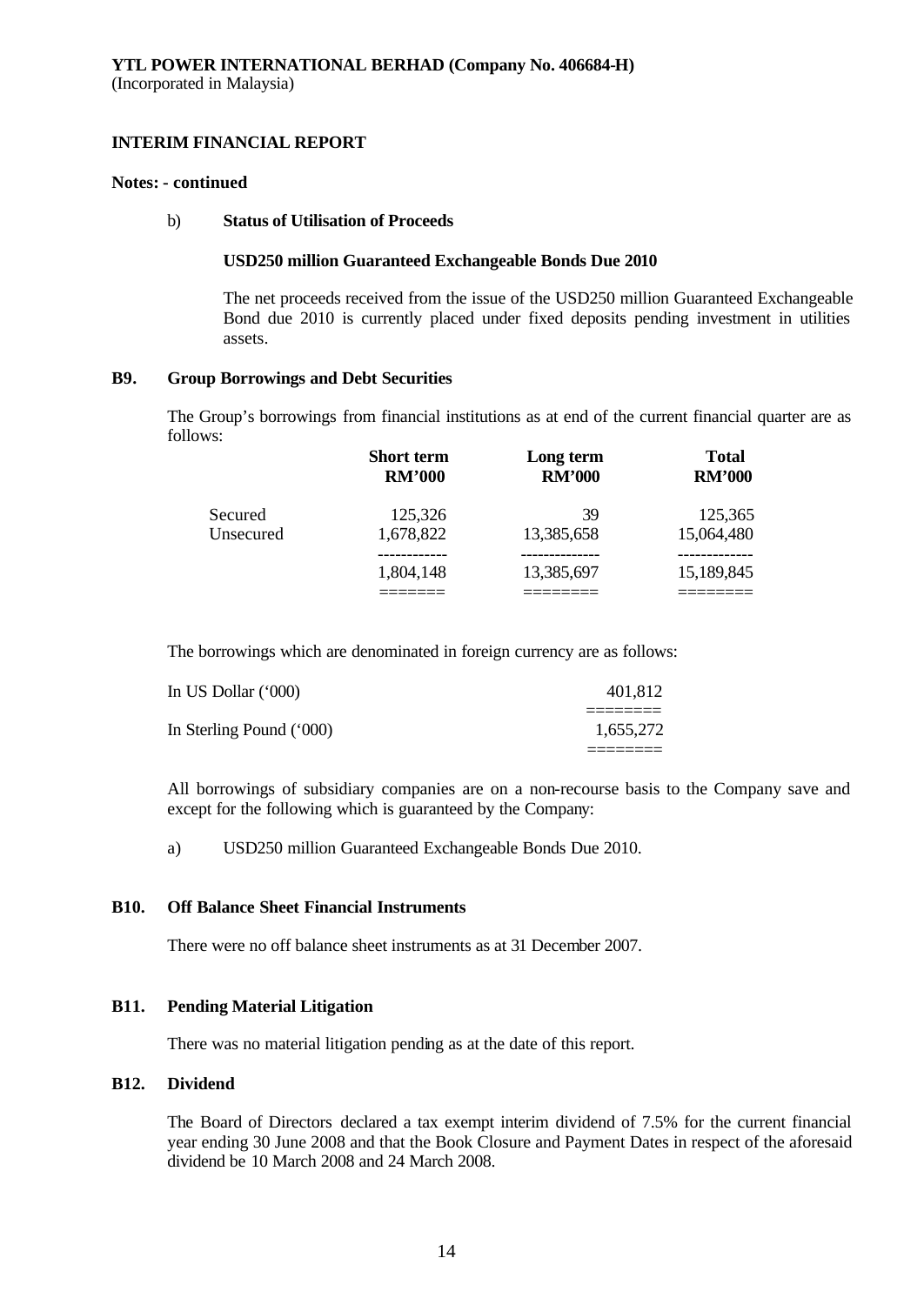### **Notes: - continued**

### **B13. Earnings Per Share**

## **i) Basic Earnings Per Share**

The basic earnings per share of the Group has been computed by dividing the net profit for the financial quarter by the weighted average number of ordinary shares in issue during the financial quarter.

|                                    | <b>Current</b><br>Year<br><b>Quarter</b><br>31.12.2007 | <b>Preceding</b><br>Year<br>Corresponding<br>Quarter<br>31.12.2006 |
|------------------------------------|--------------------------------------------------------|--------------------------------------------------------------------|
| Net Profit for the period (RM'000) | 245,542                                                | 222,232                                                            |
| Weighted average number of         |                                                        |                                                                    |
| ordinary shares ('000)             | 5,094,082                                              | 4,923,084                                                          |
|                                    |                                                        |                                                                    |
| Basic earnings per share (Sen)     | 4.82                                                   | 4.51                                                               |
|                                    |                                                        |                                                                    |

## **ii) Diluted Earnings Per Share**

The diluted earnings per share of the Group has been computed by dividing the adjusted net profit for the financial quarter by the weighted average number of ordinary shares in issue during the financial quarter, and after assuming exchange of USD236.5 million Zero Coupon Guaranteed Exchangeable Bonds at beginning of the period.

|                                                                    | <b>Current</b><br>Year<br>Quarter<br>31.12.2007 | <b>Preceding</b><br>Year<br>Corresponding<br>Quarter<br>31.12.2006 |
|--------------------------------------------------------------------|-------------------------------------------------|--------------------------------------------------------------------|
| Adjusted Net Profit for the period (RM'000)                        | 242,431                                         | 222,232                                                            |
| Weighted average number of<br>ordinary shares $(900)$ – diluted    |                                                 |                                                                    |
| Weighted average number of                                         |                                                 |                                                                    |
| ordinary shares $('000)$ - basic                                   | 5,094,082                                       | 4,923,084                                                          |
| Effect of unexercised warrants                                     | 377,402                                         | 310,356                                                            |
| Effect of unexercised ESOS<br>Assumed exchange of USD236.5 million | 24,446                                          | 34,930                                                             |
| Zero Coupon Bonds at beginning of the period                       | 394,686                                         | ----------                                                         |
|                                                                    | 5,890,616                                       | 5,268,370                                                          |
| Diluted earnings per share (Sen)                                   | 4.12                                            | 4.22                                                               |
|                                                                    |                                                 |                                                                    |